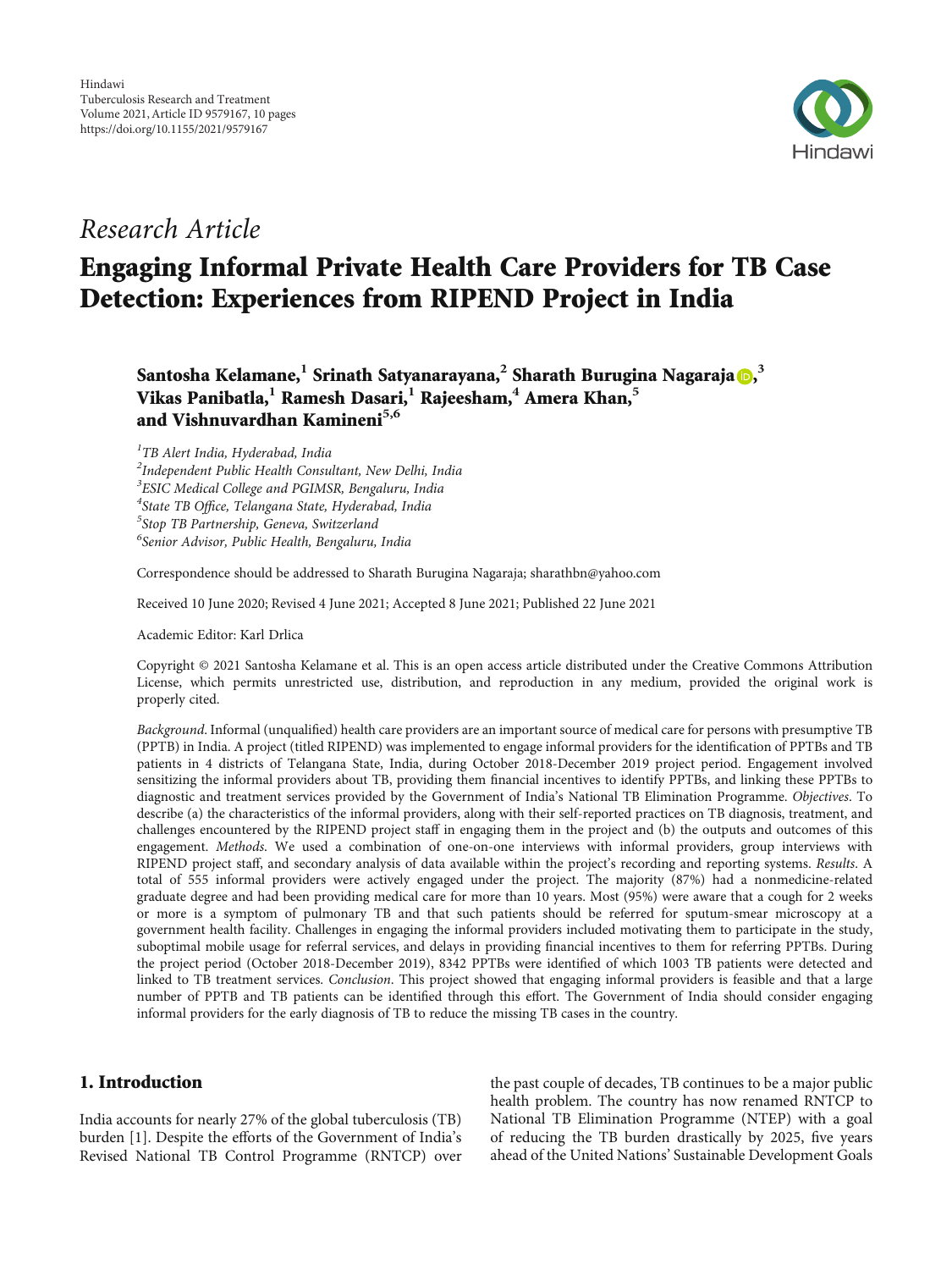(SDG). The road map for TB elimination is outlined in National Strategic Plan (2017-2025) [\[2\]](#page-8-0).

For eliminating TB, it is essential to diagnose and treat all TB cases occurring in the community [[3\]](#page-8-0). In countries like India, involvement of private health care providers is one of the quintessential processes to achieve TB elimination [[4](#page-8-0)]. The private health sector comprises both formal and informal health care providers in almost equal proportions [[5](#page-8-0)]. The formal private sector is relatively expensive, particularly for the economically poor and vulnerable groups. Therefore, they avail medical services from the informal private sector, which is more affordable and easily accessible [\[6](#page-8-0)]. In India, nearly 70% of the persons with presumptive TB (PPTB), especially those from low and middle-income communities, first approach a nearby private health care provider who is usually an informal provider [\[7](#page-8-0)–[9\]](#page-8-0). It is sometimes thought that the quality of care is compromised by informal care providers and that this often leads to delayed diagnosis and inappropriate treatment [\[10\]](#page-8-0). However, it is important for a national health programme to have a greater accessibility and deeper penetrability in the community.

The Government of India's NTEP has made several efforts to engage the formal private health care providers [\[11](#page-8-0), [12\]](#page-8-0), but the efforts made to engage the informal providers have not been commensurate to the need. The main reason for hesitancy to engage informal providers is that these providers are technically unqualified and therefore illegal practitioners of medical care. Any effort to engage them is seen as a sign of acknowledging and legitimising their presence [\[13](#page-8-0)]. However, it is now being increasingly recognised that it is essential to engage informal providers for reaching out to all TB patients because of their widespread presence in all parts of the country and their deep connection with the lower socioeconomic strata of the population who are disproportionately affected by TB disease [\[2](#page-8-0), [14\]](#page-8-0). There is sparse evidence in the country on successful models to engage these providers [[12, 15\]](#page-8-0).

TB Alert India, an international nongovernment organisation, is implementing a project called RIPEND (Roping Informal Private Providers for Enhanced TB case Detection) with funding support from the Stop TB Partnership's TB REACH Wave 6 grant [[16](#page-8-0)] in the state of Telangana, India. The first phase of this project was implemented in rural and semiurban areas of 8 TB Units (covering a population of ~2.2 million people) with an aim of training and engaging informal private health care providers in early detection of TB among patients and referring them for health/medical care. Under this project, we mapped all the informal providers in the TB units, if they met certain eligibility criteria (the criteria are described in Methods). The engaged informal provider underwent a one-day training on the identification of PPTB, the referral of PPTB to undergo TB diagnostic evaluation as per the NTEP diagnostic algorithm, and the linkage of diagnosed TB patients to treatment services. The presumptive TB patients are subjected to sputum-smear examination and chest radiography for TB diagnosis. If the smear results are negative and chest X-ray suggestive of TB or not, the presumptive TB patient shall be subjected to cartridge-based nucleic acid amplification test (CB-NAAT)

for the detection of Mycobacterium tuberculosis and rifampicin resistance. The patients who get the CBNAAT test (1) are smear positive and have chest X-ray suggestive of TB, (2) are smear positive but have chest X-ray not suggestive of TB, (3) are smear negative but have chest X-ray suggestive of TB, and (4) have high clinical suspicion (smear negative or unavailable and chest X-ray not suggestive of TB or unavailable).

As part of the RIPENED project, we examined (a) the sociodemographic characteristics of the informal providers, along with their self-reported practices on TB diagnosis and treatment, and the challenges encountered by the RIPEND project staff in engaging them in the project and (b) the outcomes of this engagement in terms of the number of PPTB identified, the numbers assessed for TB with various TB diagnostic tests, and the numbers of TB patients diagnosed and linked to TB treatment services under the NTEP.

## 2. Methods

2.1. Study Design. Under objective 1, we adopted a crosssectional study design for assessing the sociodemographic characteristics of the informal providers, along with their self-reported practices on TB diagnosis and treatment. For assessing the challenges encountered in engaging informal providers, we conducted qualitative interviews with TB Alert program staff who were responsible for engagement activities. Under objective 2, for describing the outcomes of the engagement, we analysed the data collected on the persons with PPTB identified by the informal providers under the project.

2.2. Study Setting. TB Alert India implemented the RIPEND project in eight tuberculosis units (TUs) of four districts, Karimnagar, Jangaon, Jagtial, and Warangal in the State of Telangana. This project was implemented in close partnership with the District/State TB programme managers.

In all eight TUs, the field coordinators of the project  $(n = 16)$  had line listed all informal health care providers. Providers who met the following eligibility criteria mentioned were involved under the project: (a) provide consultations to at least 10 patients per day, (b) willing to participate in the project, and (c) have an android smart phone and are willing to use it for recording and reporting patient details. All the engaged providers were trained about the programme and the project, including usage of a mobile application (an application for usage in the smart android mobile phones) for presumptive TB patient referrals by the trained RIPENED project staff. A nominal financial incentive (INR 40 for PPTB identification and referral for testing under the project and an additional INR 250 if PPTB were to be diagnosed as TB) was provided to the providers for identifying the presumptive pulmonary TB patient (PPTB) during their routine outpatient consultations and entering the PTC into the project's IT platform via their smartphones.

2.3. Study Period. The study was conducted between October 2018 and December 2019.

2.4. Study Population, Sampling, and Sample Size. For the quantitative component of the first study objective, all the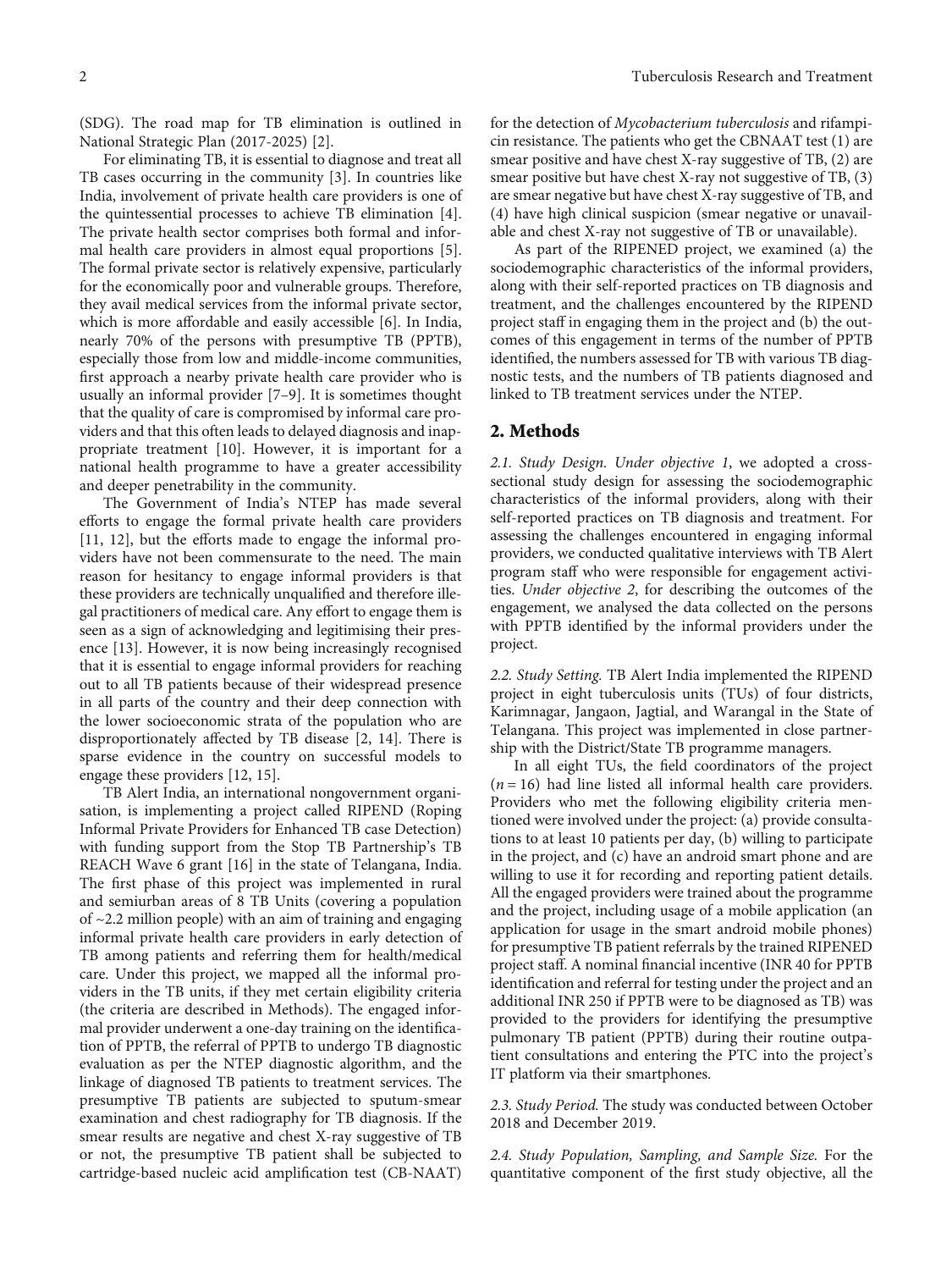informal providers willing to be part of the project were enrolled for the study; for the qualitative component, we conducted group interviews with the staff of the RIPEND project  $(-20)$ . For the second study objective, we included all persons with PPTB identified by the informal providers during the project period without any exclusion.

2.5. Recording and Reporting Systems under the Project. Project RIPEND has established a paper-based and a mobile (both Android and iOS applications) web-based IT platform for documenting the information on the informal providers enrolled in the project. For each PPTB enrolled into the project, the following was documented: (a) general characteristics of the patients and their presentation such as name, age, sex, address, symptoms, and their duration; (b) type of diagnostic tests and their results, such as sputum smear microscopy, chest radiography, and CB-NAAT such as Xpert MTB/Rif® tests; and (c) the basis of diagnosis for treatment initiation and the type of sector under which treatment was initiated. The data from this information technology platform was exported to Microsoft Excel and analysed. This database was used to generate the quarterly reports that were shared with the local TB programme managers and the funders. The validity/accuracy of the data contained in the recording and reporting system was periodically assessed by RIPEND project managers during routine supervisory visits and external TB REACH monitoring and evaluation visits. If any discrepancy was noted in the data, it was rectified immediately.

2.6. Data Variables, Data Collection, and Sources of the Data. For objective 1, we used a structured questionnaire to capture the following information from the informal providers: age, sex, qualification, number of years in the field, type of clinic, other facilities with clinic (pharmacy or laboratory), location (crowded place/isolated), building (rented/own), average consultation fees per patient, average time spent on each patient, whether the provider conducts home visits and does the provider conduct a mobile clinic, TB diagnostic practices (referral for sputum/chest X-ray/both/others), diagnosis of TB made by self/other qualified professionals and diagnostic tests used, TB treatment practices (NTEP drugs/private drugs from pharmacies) anti-TB drugs/others-additional/ both/self-made preparation, willingness to update his knowledge/undergo training on TB (yes/no), time desirable to spend on knowledge improvement (1 hr/4 hr/7 hr), preferred day in a week (week days/weekends), mode of knowledge improvement (pamphlet/mobile messages/one-to-one discussion/class room teaching/others), and frequency of knowledge improvement (monthly/quarterly).

We used an interview guide to conduct group interviews with our project staff to collect the information on the challenges encountered in engaging informal care providers (like training, enrolment, and continuous engagement of informal providers and sustainability). The key informant interviews were conducted by trained researchers in the local language (Telugu) at a place and time convenient to them. Interviews were audio recorded. The transcripts were translated into English and used for analysis. We ensured the accuracy of translation through the translation-back translation method.

For objective 2, from the project's mobile app-based recording and reporting system, we obtained the following data for each PPTB: their demographic characteristics include age, sex, type, and duration of symptoms with a specific focus on cough, type of diagnostic tests, and test results (sputum smear, chest radiography, and CB-NAAT); if TB were diagnosed, type of TB (new smear-positive, new smear-negative, retreatment smear-positive, and rifampicin-resistant TB), source of TB treatment (public/private), and the TB notification status to NTEP were recorded.

2.7. Data Analysis. For objective 1, the quantitative data were entered in a standard data entry software (EpiData, Odense, Denmark) and were analysed using EpiData analysis software. For the qualitative component of the data, the content analysis of the transcripts was done. The two study investigators (SS and SBN) independently identified all codes and generated themes. Then, the codes and themes were compared, and the differences were sorted out through consensus and detailed discussions. The verbatim quotes to support the codes and themes were used to describe the results of the qualitative study.

For objective 2, we imported the data from Microsoft Excel and analysed the data in Stata Statistical Software (version 15, Stata Corp, College Station, Texas, US). We have summarized the various patient characteristics by numbers and proportions.

2.8. Ethics Approval. Ethics approval for the study was obtained by the Institutional Ethics Committee of National TB Institute, Bengaluru, Karnataka. We obtained informed consent from all study participations under objective 1. We got a waiver from obtaining informed consent from the study participants under objective 2. We have maintained the confidentiality of the data throughout the study.

#### 3. Results

3.1. Sociodemographic Characteristics. Under objective 1, a total of 555 informal providers were enrolled in the study. The sociodemographic characteristics of the practitioners are shown in Table [1](#page-3-0). The majority of them were in the age group of more than 40 years (60%) and were males (99%). The highest number of providers was enrolled from the Jagtial TU (21%), followed by Warangal DTC TU (20%) and Karimnagar DTC TU (18%). The majority (82%) of the providers had completed graduate-level education in a nonmedicine-related field and had more than 10 years of experience; 50% of them had clinics in rented buildings. Most of the clinics operated during both the mornings and evening hours; the majority catered to about 10-20 out-patient attendees per day. They charged the patients anywhere between 0.5 and 1 USD per consultation.

3.2. Tuberculosis Management Practices. The TB management practices of the providers at the baseline are shown in Table [2](#page-4-0). They revealed that the majority (95%) of the providers were aware that a cough of two weeks or more is the predominant symptom of TB disease, and for persons with such symptoms, most are prescribed sputum smear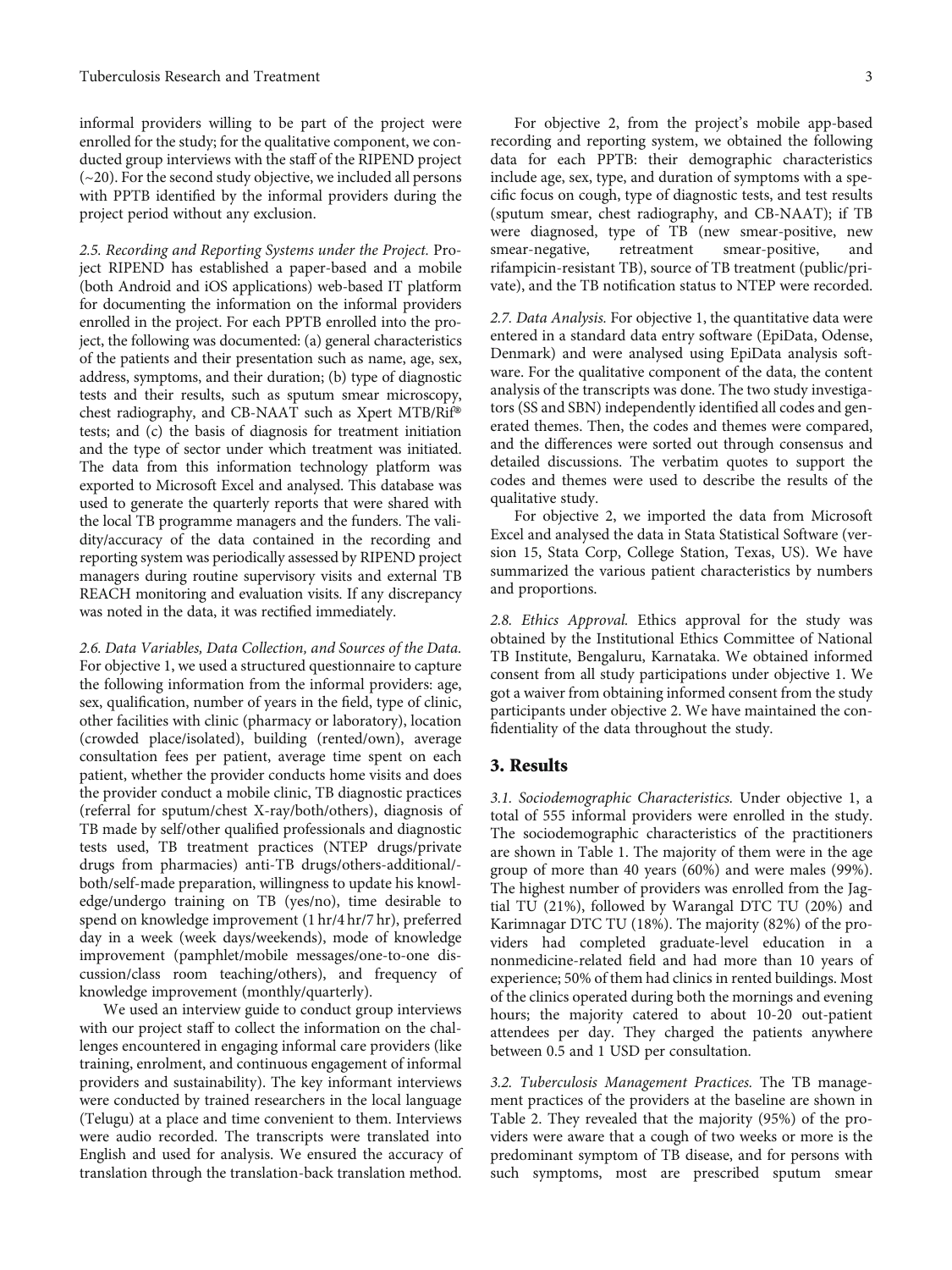<span id="page-3-0"></span>

| TABLE 1: Sociodemographic characteristics of informal providers involved in RIPENED project, Telangana State, India, 2018-19 (N = 555). |  |  |  |
|-----------------------------------------------------------------------------------------------------------------------------------------|--|--|--|
|                                                                                                                                         |  |  |  |

| $<\!\!40$<br>216 (39)<br>$40 - 50$<br>204 (37)<br>Age group (years)<br>1<br>100(18)<br>$51 - 60$<br>35(6)<br>>60<br>Male<br>551 (99.5)<br>$\overline{2}$<br>Sex<br>Female<br>4(0.5)<br>Mulkanoor<br>69 (12)<br><b>Station Ghanpur</b><br>71(13)<br>Warangal DTC<br>111(20)<br>Choppadandi<br>Tuberculosis unit<br>3<br>44 (8)<br>Karimnagar DTC<br>99 (18)<br>Jangaon<br>46(8)<br>Jagtial<br>115(21)<br>Urban<br>486 (87)<br>Area of clinic<br>4<br>Rural<br>69 (13)<br>High school<br>26(5)<br>$10^{\rm th}$ standard<br>36(6)<br>$12^{th}$ standard<br>8(1)<br>Qualification<br>5<br>Diploma degree<br>196 (35)<br>Degree science<br>187 (34)<br>Degree others<br>102(18)<br>Rented<br>277 (50)<br>Own building<br>267 (48)<br>Health facility<br>6<br>Not recorded<br>11(2)<br>1(0)<br>Morning<br>Morning and evening<br>7<br>Clinic timings<br>546 (97)<br>Evening<br>6(3)<br>$<\!\!10$<br>101(18)<br>240 (43)<br>$10 - 20$<br>Experience in medical practice (in years)<br>8<br>$20 - 30$<br>152 (28)<br>62(1)<br>$>30$<br>${<}10$<br>4(0)<br>$10 - 20$<br>469 (85)<br>No. of daily consultations<br>9<br>$20 - 30$<br>80 (14)<br>$>30$<br>4(1)<br>$50\,$<br>21(4)<br>Consultation charges (INR)<br>524 (94)<br>$10\,$<br>$50 - 75$<br>${>}75$<br>10(2) | S. no | Variables | Number (%) |
|--------------------------------------------------------------------------------------------------------------------------------------------------------------------------------------------------------------------------------------------------------------------------------------------------------------------------------------------------------------------------------------------------------------------------------------------------------------------------------------------------------------------------------------------------------------------------------------------------------------------------------------------------------------------------------------------------------------------------------------------------------------------------------------------------------------------------------------------------------------------------------------------------------------------------------------------------------------------------------------------------------------------------------------------------------------------------------------------------------------------------------------------------------------------------------------------------------------------------------------------------------------|-------|-----------|------------|
|                                                                                                                                                                                                                                                                                                                                                                                                                                                                                                                                                                                                                                                                                                                                                                                                                                                                                                                                                                                                                                                                                                                                                                                                                                                              |       |           |            |
|                                                                                                                                                                                                                                                                                                                                                                                                                                                                                                                                                                                                                                                                                                                                                                                                                                                                                                                                                                                                                                                                                                                                                                                                                                                              |       |           |            |
|                                                                                                                                                                                                                                                                                                                                                                                                                                                                                                                                                                                                                                                                                                                                                                                                                                                                                                                                                                                                                                                                                                                                                                                                                                                              |       |           |            |
|                                                                                                                                                                                                                                                                                                                                                                                                                                                                                                                                                                                                                                                                                                                                                                                                                                                                                                                                                                                                                                                                                                                                                                                                                                                              |       |           |            |
|                                                                                                                                                                                                                                                                                                                                                                                                                                                                                                                                                                                                                                                                                                                                                                                                                                                                                                                                                                                                                                                                                                                                                                                                                                                              |       |           |            |
|                                                                                                                                                                                                                                                                                                                                                                                                                                                                                                                                                                                                                                                                                                                                                                                                                                                                                                                                                                                                                                                                                                                                                                                                                                                              |       |           |            |
|                                                                                                                                                                                                                                                                                                                                                                                                                                                                                                                                                                                                                                                                                                                                                                                                                                                                                                                                                                                                                                                                                                                                                                                                                                                              |       |           |            |
|                                                                                                                                                                                                                                                                                                                                                                                                                                                                                                                                                                                                                                                                                                                                                                                                                                                                                                                                                                                                                                                                                                                                                                                                                                                              |       |           |            |
|                                                                                                                                                                                                                                                                                                                                                                                                                                                                                                                                                                                                                                                                                                                                                                                                                                                                                                                                                                                                                                                                                                                                                                                                                                                              |       |           |            |
|                                                                                                                                                                                                                                                                                                                                                                                                                                                                                                                                                                                                                                                                                                                                                                                                                                                                                                                                                                                                                                                                                                                                                                                                                                                              |       |           |            |
|                                                                                                                                                                                                                                                                                                                                                                                                                                                                                                                                                                                                                                                                                                                                                                                                                                                                                                                                                                                                                                                                                                                                                                                                                                                              |       |           |            |
|                                                                                                                                                                                                                                                                                                                                                                                                                                                                                                                                                                                                                                                                                                                                                                                                                                                                                                                                                                                                                                                                                                                                                                                                                                                              |       |           |            |
|                                                                                                                                                                                                                                                                                                                                                                                                                                                                                                                                                                                                                                                                                                                                                                                                                                                                                                                                                                                                                                                                                                                                                                                                                                                              |       |           |            |
|                                                                                                                                                                                                                                                                                                                                                                                                                                                                                                                                                                                                                                                                                                                                                                                                                                                                                                                                                                                                                                                                                                                                                                                                                                                              |       |           |            |
|                                                                                                                                                                                                                                                                                                                                                                                                                                                                                                                                                                                                                                                                                                                                                                                                                                                                                                                                                                                                                                                                                                                                                                                                                                                              |       |           |            |
|                                                                                                                                                                                                                                                                                                                                                                                                                                                                                                                                                                                                                                                                                                                                                                                                                                                                                                                                                                                                                                                                                                                                                                                                                                                              |       |           |            |
|                                                                                                                                                                                                                                                                                                                                                                                                                                                                                                                                                                                                                                                                                                                                                                                                                                                                                                                                                                                                                                                                                                                                                                                                                                                              |       |           |            |
|                                                                                                                                                                                                                                                                                                                                                                                                                                                                                                                                                                                                                                                                                                                                                                                                                                                                                                                                                                                                                                                                                                                                                                                                                                                              |       |           |            |
|                                                                                                                                                                                                                                                                                                                                                                                                                                                                                                                                                                                                                                                                                                                                                                                                                                                                                                                                                                                                                                                                                                                                                                                                                                                              |       |           |            |
|                                                                                                                                                                                                                                                                                                                                                                                                                                                                                                                                                                                                                                                                                                                                                                                                                                                                                                                                                                                                                                                                                                                                                                                                                                                              |       |           |            |
|                                                                                                                                                                                                                                                                                                                                                                                                                                                                                                                                                                                                                                                                                                                                                                                                                                                                                                                                                                                                                                                                                                                                                                                                                                                              |       |           |            |
|                                                                                                                                                                                                                                                                                                                                                                                                                                                                                                                                                                                                                                                                                                                                                                                                                                                                                                                                                                                                                                                                                                                                                                                                                                                              |       |           |            |
|                                                                                                                                                                                                                                                                                                                                                                                                                                                                                                                                                                                                                                                                                                                                                                                                                                                                                                                                                                                                                                                                                                                                                                                                                                                              |       |           |            |
|                                                                                                                                                                                                                                                                                                                                                                                                                                                                                                                                                                                                                                                                                                                                                                                                                                                                                                                                                                                                                                                                                                                                                                                                                                                              |       |           |            |
|                                                                                                                                                                                                                                                                                                                                                                                                                                                                                                                                                                                                                                                                                                                                                                                                                                                                                                                                                                                                                                                                                                                                                                                                                                                              |       |           |            |
|                                                                                                                                                                                                                                                                                                                                                                                                                                                                                                                                                                                                                                                                                                                                                                                                                                                                                                                                                                                                                                                                                                                                                                                                                                                              |       |           |            |
|                                                                                                                                                                                                                                                                                                                                                                                                                                                                                                                                                                                                                                                                                                                                                                                                                                                                                                                                                                                                                                                                                                                                                                                                                                                              |       |           |            |
|                                                                                                                                                                                                                                                                                                                                                                                                                                                                                                                                                                                                                                                                                                                                                                                                                                                                                                                                                                                                                                                                                                                                                                                                                                                              |       |           |            |
|                                                                                                                                                                                                                                                                                                                                                                                                                                                                                                                                                                                                                                                                                                                                                                                                                                                                                                                                                                                                                                                                                                                                                                                                                                                              |       |           |            |
|                                                                                                                                                                                                                                                                                                                                                                                                                                                                                                                                                                                                                                                                                                                                                                                                                                                                                                                                                                                                                                                                                                                                                                                                                                                              |       |           |            |
|                                                                                                                                                                                                                                                                                                                                                                                                                                                                                                                                                                                                                                                                                                                                                                                                                                                                                                                                                                                                                                                                                                                                                                                                                                                              |       |           |            |
|                                                                                                                                                                                                                                                                                                                                                                                                                                                                                                                                                                                                                                                                                                                                                                                                                                                                                                                                                                                                                                                                                                                                                                                                                                                              |       |           |            |
|                                                                                                                                                                                                                                                                                                                                                                                                                                                                                                                                                                                                                                                                                                                                                                                                                                                                                                                                                                                                                                                                                                                                                                                                                                                              |       |           |            |
|                                                                                                                                                                                                                                                                                                                                                                                                                                                                                                                                                                                                                                                                                                                                                                                                                                                                                                                                                                                                                                                                                                                                                                                                                                                              |       |           |            |
|                                                                                                                                                                                                                                                                                                                                                                                                                                                                                                                                                                                                                                                                                                                                                                                                                                                                                                                                                                                                                                                                                                                                                                                                                                                              |       |           |            |
|                                                                                                                                                                                                                                                                                                                                                                                                                                                                                                                                                                                                                                                                                                                                                                                                                                                                                                                                                                                                                                                                                                                                                                                                                                                              |       |           |            |
|                                                                                                                                                                                                                                                                                                                                                                                                                                                                                                                                                                                                                                                                                                                                                                                                                                                                                                                                                                                                                                                                                                                                                                                                                                                              |       |           |            |
|                                                                                                                                                                                                                                                                                                                                                                                                                                                                                                                                                                                                                                                                                                                                                                                                                                                                                                                                                                                                                                                                                                                                                                                                                                                              |       |           |            |

examination at a government health facility. None of them preferred to order chest radiography or blood tests as the first choice of investigation for TB disease. Nearly 84% of them were sensitized on TB by the project's personnel. Few of the providers (4%) were also treatment supporters or DOT providers under NTEP.

About 40% of the practitioners were using the mobile application for enrolling PPTBs under the project. The remaining were using a logbook (provided by the project)

to maintain the PPTB details from which data were subsequently entered into the mobile application. After six months of initiating the project, 85% of the providers mentioned that they were receiving the incentives on time for referring the presumptive cases or TB patients. Most of the providers were willing to undergo at least four hours of updated training.

3.3. Challenges to Engage Informal Care Providers: Perspectives of Project Staff. During group interviews, the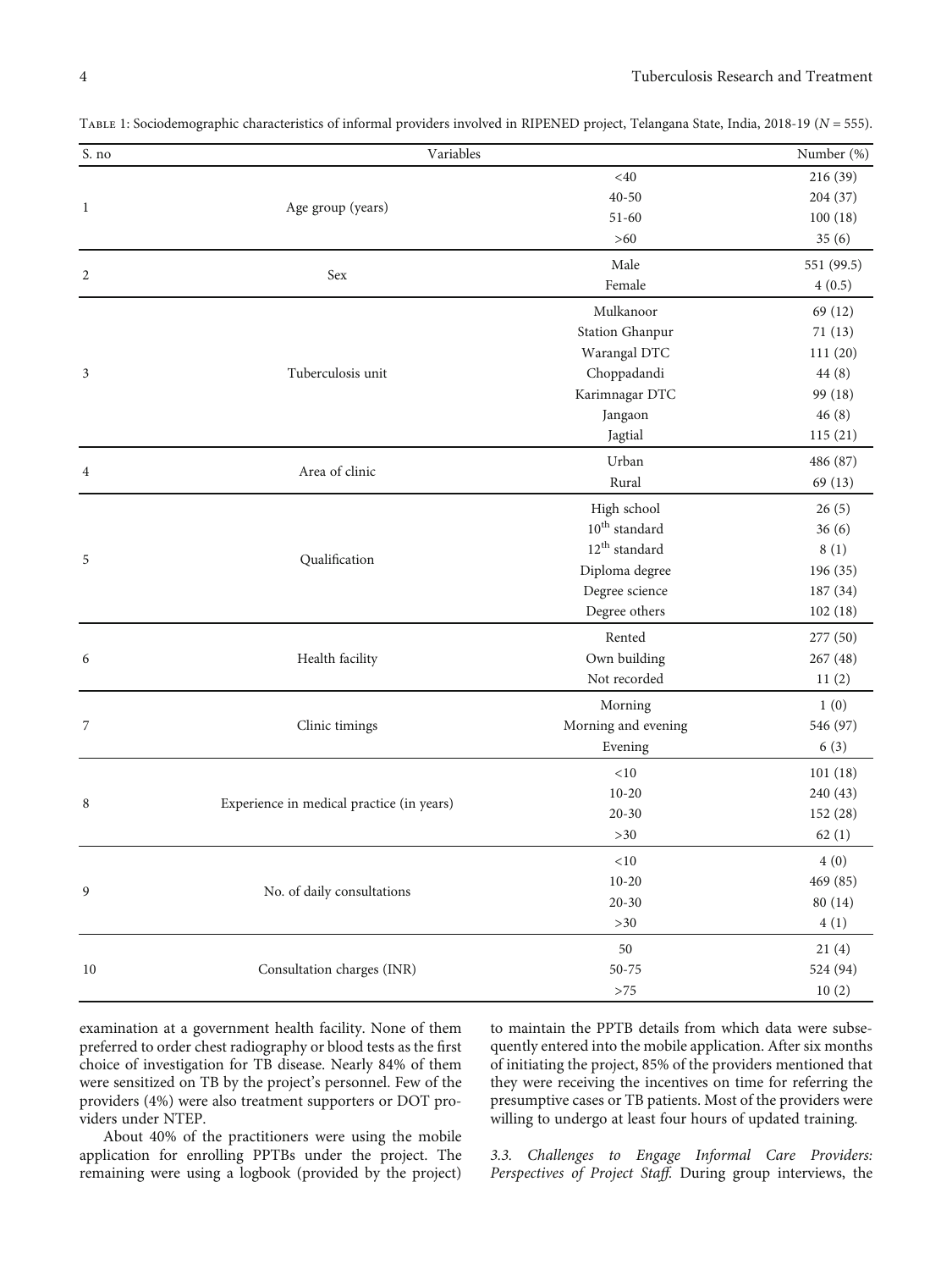<span id="page-4-0"></span>

|                      | TABLE 2: TB management practices of Informal providers at the time of involvement under RIPENED project, Telangana State, India, during |  |  |  |  |
|----------------------|-----------------------------------------------------------------------------------------------------------------------------------------|--|--|--|--|
| $2018-19$ (N = 555). |                                                                                                                                         |  |  |  |  |
|                      |                                                                                                                                         |  |  |  |  |

| Cough $\geq 2$ weeks<br>528 (95)<br>Symptoms of presumptive TB<br>$\mathbf{1}$<br>Not recorded<br>27(5)<br>Referred<br>1(0.5)<br>Order TB test<br>553 (99)<br>$\overline{2}$<br>Action taken when encountered presumptive TB<br>Not recorded<br>1(0.5)<br>Government<br>555 (100)<br>Where do you refer?<br>3<br>Private<br>$\boldsymbol{0}$<br>$\boldsymbol{0}$<br>Yes<br>No<br>Do you ask for chest radiography?<br>552 (99)<br>$\overline{4}$<br>Not recorded<br>3(1)<br>Yes<br>553 (100)<br>No<br>5<br>Do you ask for sputum smear microscopy?<br>$\boldsymbol{0}$<br>Not recorded<br>2(0)<br>$\mathbf{0}$<br>Yes<br>No<br>554 (99)<br>Do you ask for blood test?<br>6<br>Not recorded<br>1(1)<br>Yes<br>466 (84)<br>No<br>Are you sensitized on TB by project staff?<br>87 (16)<br>7<br>Not recorded<br>2(0)<br>Government<br>454 (82)<br>Private<br>Where were you sensitized?<br>7(3)<br>8<br>Not recorded<br>94 (17)<br>Yes<br>25(4)<br>N <sub>o</sub><br>Are you a DOT provider?<br>518 (94)<br>9<br>Not recorded<br>12(2)<br>Yes<br>218 (40)<br>No<br>330 (60)<br>Do you use project mobile application routinely?<br>10<br>Not applicable<br>2(0)<br>Not recorded<br>5(1)<br>Yes<br>86 (15)<br>466 (85)<br>Have you received incentives from project for referrals? (Initial 3 months)<br>No<br>11<br>Not recorded<br>3(0)<br>Yes<br>528 (95)<br>$\rm No$<br>16(3)<br>Are you willing to undergo programmatic sensitization?<br>12<br>Not applicable<br>3(1)<br>Not recorded<br>8(1)<br>4 hours<br>537 (97)<br>1 day<br>How many hours can you devote for sensitization?<br>1(0)<br>13<br>Not recorded<br>17(3) | S. no | Variables | Number (%) |
|----------------------------------------------------------------------------------------------------------------------------------------------------------------------------------------------------------------------------------------------------------------------------------------------------------------------------------------------------------------------------------------------------------------------------------------------------------------------------------------------------------------------------------------------------------------------------------------------------------------------------------------------------------------------------------------------------------------------------------------------------------------------------------------------------------------------------------------------------------------------------------------------------------------------------------------------------------------------------------------------------------------------------------------------------------------------------------------------------------------------------------------------------------------------------------------------------------------------------------------------------------------------------------------------------------------------------------------------------------------------------------------------------------------------------------------------------------------------------------------------------------------------------------------------------------------------------------------------------------------------------|-------|-----------|------------|
|                                                                                                                                                                                                                                                                                                                                                                                                                                                                                                                                                                                                                                                                                                                                                                                                                                                                                                                                                                                                                                                                                                                                                                                                                                                                                                                                                                                                                                                                                                                                                                                                                            |       |           |            |
|                                                                                                                                                                                                                                                                                                                                                                                                                                                                                                                                                                                                                                                                                                                                                                                                                                                                                                                                                                                                                                                                                                                                                                                                                                                                                                                                                                                                                                                                                                                                                                                                                            |       |           |            |
|                                                                                                                                                                                                                                                                                                                                                                                                                                                                                                                                                                                                                                                                                                                                                                                                                                                                                                                                                                                                                                                                                                                                                                                                                                                                                                                                                                                                                                                                                                                                                                                                                            |       |           |            |
|                                                                                                                                                                                                                                                                                                                                                                                                                                                                                                                                                                                                                                                                                                                                                                                                                                                                                                                                                                                                                                                                                                                                                                                                                                                                                                                                                                                                                                                                                                                                                                                                                            |       |           |            |
|                                                                                                                                                                                                                                                                                                                                                                                                                                                                                                                                                                                                                                                                                                                                                                                                                                                                                                                                                                                                                                                                                                                                                                                                                                                                                                                                                                                                                                                                                                                                                                                                                            |       |           |            |
|                                                                                                                                                                                                                                                                                                                                                                                                                                                                                                                                                                                                                                                                                                                                                                                                                                                                                                                                                                                                                                                                                                                                                                                                                                                                                                                                                                                                                                                                                                                                                                                                                            |       |           |            |
|                                                                                                                                                                                                                                                                                                                                                                                                                                                                                                                                                                                                                                                                                                                                                                                                                                                                                                                                                                                                                                                                                                                                                                                                                                                                                                                                                                                                                                                                                                                                                                                                                            |       |           |            |
|                                                                                                                                                                                                                                                                                                                                                                                                                                                                                                                                                                                                                                                                                                                                                                                                                                                                                                                                                                                                                                                                                                                                                                                                                                                                                                                                                                                                                                                                                                                                                                                                                            |       |           |            |
|                                                                                                                                                                                                                                                                                                                                                                                                                                                                                                                                                                                                                                                                                                                                                                                                                                                                                                                                                                                                                                                                                                                                                                                                                                                                                                                                                                                                                                                                                                                                                                                                                            |       |           |            |
|                                                                                                                                                                                                                                                                                                                                                                                                                                                                                                                                                                                                                                                                                                                                                                                                                                                                                                                                                                                                                                                                                                                                                                                                                                                                                                                                                                                                                                                                                                                                                                                                                            |       |           |            |
|                                                                                                                                                                                                                                                                                                                                                                                                                                                                                                                                                                                                                                                                                                                                                                                                                                                                                                                                                                                                                                                                                                                                                                                                                                                                                                                                                                                                                                                                                                                                                                                                                            |       |           |            |
|                                                                                                                                                                                                                                                                                                                                                                                                                                                                                                                                                                                                                                                                                                                                                                                                                                                                                                                                                                                                                                                                                                                                                                                                                                                                                                                                                                                                                                                                                                                                                                                                                            |       |           |            |
|                                                                                                                                                                                                                                                                                                                                                                                                                                                                                                                                                                                                                                                                                                                                                                                                                                                                                                                                                                                                                                                                                                                                                                                                                                                                                                                                                                                                                                                                                                                                                                                                                            |       |           |            |
|                                                                                                                                                                                                                                                                                                                                                                                                                                                                                                                                                                                                                                                                                                                                                                                                                                                                                                                                                                                                                                                                                                                                                                                                                                                                                                                                                                                                                                                                                                                                                                                                                            |       |           |            |
|                                                                                                                                                                                                                                                                                                                                                                                                                                                                                                                                                                                                                                                                                                                                                                                                                                                                                                                                                                                                                                                                                                                                                                                                                                                                                                                                                                                                                                                                                                                                                                                                                            |       |           |            |
|                                                                                                                                                                                                                                                                                                                                                                                                                                                                                                                                                                                                                                                                                                                                                                                                                                                                                                                                                                                                                                                                                                                                                                                                                                                                                                                                                                                                                                                                                                                                                                                                                            |       |           |            |
|                                                                                                                                                                                                                                                                                                                                                                                                                                                                                                                                                                                                                                                                                                                                                                                                                                                                                                                                                                                                                                                                                                                                                                                                                                                                                                                                                                                                                                                                                                                                                                                                                            |       |           |            |
|                                                                                                                                                                                                                                                                                                                                                                                                                                                                                                                                                                                                                                                                                                                                                                                                                                                                                                                                                                                                                                                                                                                                                                                                                                                                                                                                                                                                                                                                                                                                                                                                                            |       |           |            |
|                                                                                                                                                                                                                                                                                                                                                                                                                                                                                                                                                                                                                                                                                                                                                                                                                                                                                                                                                                                                                                                                                                                                                                                                                                                                                                                                                                                                                                                                                                                                                                                                                            |       |           |            |
|                                                                                                                                                                                                                                                                                                                                                                                                                                                                                                                                                                                                                                                                                                                                                                                                                                                                                                                                                                                                                                                                                                                                                                                                                                                                                                                                                                                                                                                                                                                                                                                                                            |       |           |            |
|                                                                                                                                                                                                                                                                                                                                                                                                                                                                                                                                                                                                                                                                                                                                                                                                                                                                                                                                                                                                                                                                                                                                                                                                                                                                                                                                                                                                                                                                                                                                                                                                                            |       |           |            |
|                                                                                                                                                                                                                                                                                                                                                                                                                                                                                                                                                                                                                                                                                                                                                                                                                                                                                                                                                                                                                                                                                                                                                                                                                                                                                                                                                                                                                                                                                                                                                                                                                            |       |           |            |
|                                                                                                                                                                                                                                                                                                                                                                                                                                                                                                                                                                                                                                                                                                                                                                                                                                                                                                                                                                                                                                                                                                                                                                                                                                                                                                                                                                                                                                                                                                                                                                                                                            |       |           |            |
|                                                                                                                                                                                                                                                                                                                                                                                                                                                                                                                                                                                                                                                                                                                                                                                                                                                                                                                                                                                                                                                                                                                                                                                                                                                                                                                                                                                                                                                                                                                                                                                                                            |       |           |            |
|                                                                                                                                                                                                                                                                                                                                                                                                                                                                                                                                                                                                                                                                                                                                                                                                                                                                                                                                                                                                                                                                                                                                                                                                                                                                                                                                                                                                                                                                                                                                                                                                                            |       |           |            |
|                                                                                                                                                                                                                                                                                                                                                                                                                                                                                                                                                                                                                                                                                                                                                                                                                                                                                                                                                                                                                                                                                                                                                                                                                                                                                                                                                                                                                                                                                                                                                                                                                            |       |           |            |
|                                                                                                                                                                                                                                                                                                                                                                                                                                                                                                                                                                                                                                                                                                                                                                                                                                                                                                                                                                                                                                                                                                                                                                                                                                                                                                                                                                                                                                                                                                                                                                                                                            |       |           |            |
|                                                                                                                                                                                                                                                                                                                                                                                                                                                                                                                                                                                                                                                                                                                                                                                                                                                                                                                                                                                                                                                                                                                                                                                                                                                                                                                                                                                                                                                                                                                                                                                                                            |       |           |            |
|                                                                                                                                                                                                                                                                                                                                                                                                                                                                                                                                                                                                                                                                                                                                                                                                                                                                                                                                                                                                                                                                                                                                                                                                                                                                                                                                                                                                                                                                                                                                                                                                                            |       |           |            |
|                                                                                                                                                                                                                                                                                                                                                                                                                                                                                                                                                                                                                                                                                                                                                                                                                                                                                                                                                                                                                                                                                                                                                                                                                                                                                                                                                                                                                                                                                                                                                                                                                            |       |           |            |
|                                                                                                                                                                                                                                                                                                                                                                                                                                                                                                                                                                                                                                                                                                                                                                                                                                                                                                                                                                                                                                                                                                                                                                                                                                                                                                                                                                                                                                                                                                                                                                                                                            |       |           |            |
|                                                                                                                                                                                                                                                                                                                                                                                                                                                                                                                                                                                                                                                                                                                                                                                                                                                                                                                                                                                                                                                                                                                                                                                                                                                                                                                                                                                                                                                                                                                                                                                                                            |       |           |            |
|                                                                                                                                                                                                                                                                                                                                                                                                                                                                                                                                                                                                                                                                                                                                                                                                                                                                                                                                                                                                                                                                                                                                                                                                                                                                                                                                                                                                                                                                                                                                                                                                                            |       |           |            |
|                                                                                                                                                                                                                                                                                                                                                                                                                                                                                                                                                                                                                                                                                                                                                                                                                                                                                                                                                                                                                                                                                                                                                                                                                                                                                                                                                                                                                                                                                                                                                                                                                            |       |           |            |
|                                                                                                                                                                                                                                                                                                                                                                                                                                                                                                                                                                                                                                                                                                                                                                                                                                                                                                                                                                                                                                                                                                                                                                                                                                                                                                                                                                                                                                                                                                                                                                                                                            |       |           |            |
|                                                                                                                                                                                                                                                                                                                                                                                                                                                                                                                                                                                                                                                                                                                                                                                                                                                                                                                                                                                                                                                                                                                                                                                                                                                                                                                                                                                                                                                                                                                                                                                                                            |       |           |            |
|                                                                                                                                                                                                                                                                                                                                                                                                                                                                                                                                                                                                                                                                                                                                                                                                                                                                                                                                                                                                                                                                                                                                                                                                                                                                                                                                                                                                                                                                                                                                                                                                                            |       |           |            |
|                                                                                                                                                                                                                                                                                                                                                                                                                                                                                                                                                                                                                                                                                                                                                                                                                                                                                                                                                                                                                                                                                                                                                                                                                                                                                                                                                                                                                                                                                                                                                                                                                            |       |           |            |
|                                                                                                                                                                                                                                                                                                                                                                                                                                                                                                                                                                                                                                                                                                                                                                                                                                                                                                                                                                                                                                                                                                                                                                                                                                                                                                                                                                                                                                                                                                                                                                                                                            |       |           |            |

challenges faced by the staff in engaging with the informal providers are listed in Table [3.](#page-5-0) The challenges were predominantly related to sensitization, referral activities, and financial incentives. Most of the project staff opined that it is essential to engage the informal health care providers under

the national TB programme, as they provide medical care to a significant proportion of the population.

"…it is difficult to mobilise them [informal providers] for sensitization, though they are interested, they don't want to lose their livelihood…" Male, 33 years, Karimnagar DTC TU.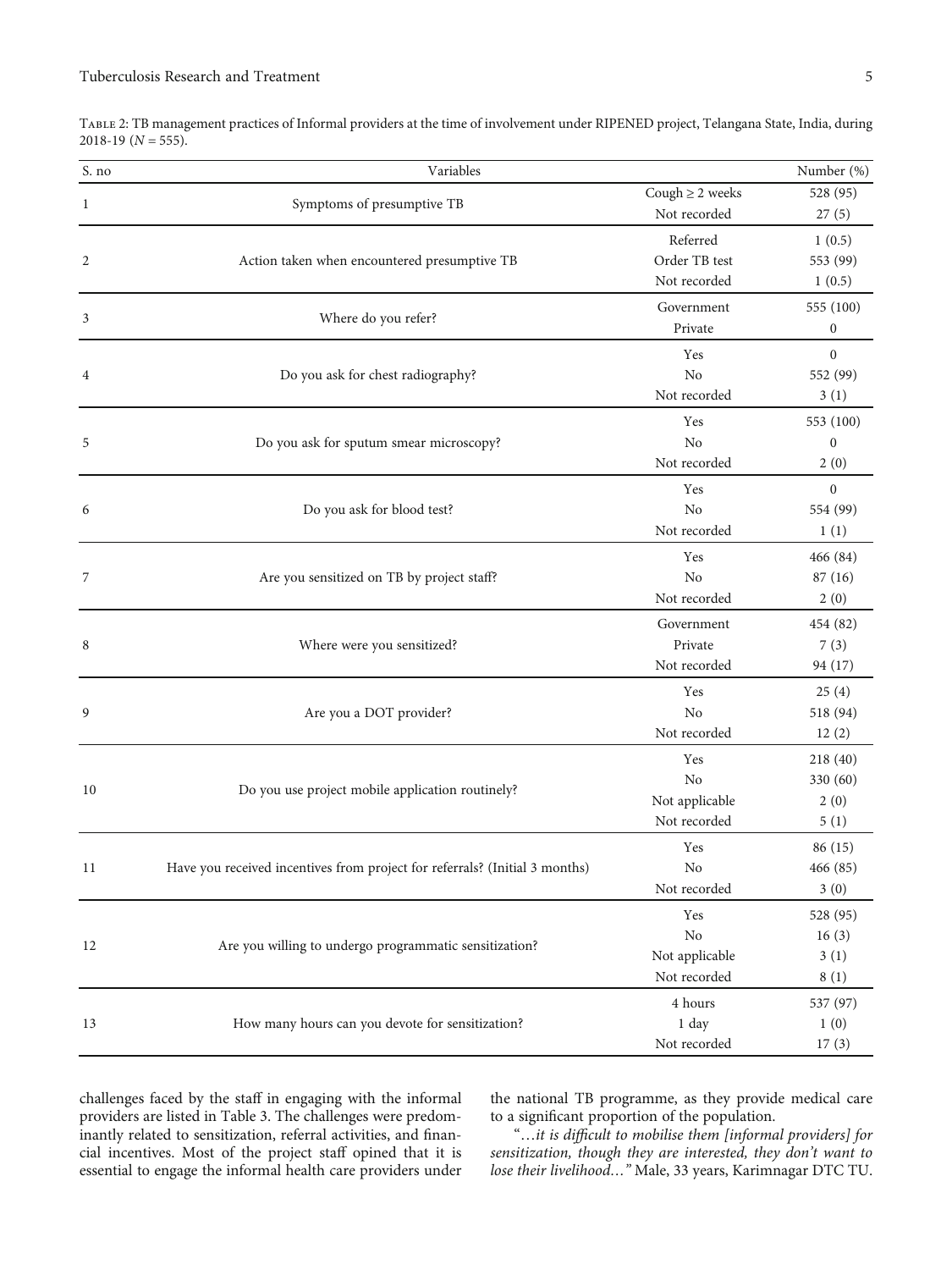<span id="page-5-0"></span>TABLE 3: Key challenges encountered by the RIPENED project staff.

During sensitization

- (i) Availability of informal providers in a timely manner for group sensitization programs
- (ii) Incompatible smart phones of informal providers to support the project mobile application

During referral activities

- (i) Inefficient usage of mobile application for referral activities
- (ii) Frequently deleting the mobile application from their phones
- (iii) Referring the symptomatic to private hospitals
- (iv) Referring of symptomatic with less than one-week cough to sputum smear microscopy
- (v) Inadequate emphasis of chest x-ray on patients when smear results are negative and symptoms are present

Financial incentives

- (i) The providers perceived the incentive provided as low
- (ii) Delays in disbursement of funds to the providers bank accounts

"...some [informal providers] don't have smart phones and those who have it use it for basic services like phone calls and whatsapp!...we have to be behind them every day to make them refer patients through mobile application…very difficult!" Male 28 years, Station Ghanpur TU.

"…though incentive is not of great attraction to them [informal providers]…at times…they complain about not receiving it!...they expect it to happen immediately…how is it possible?..." Male, 42 years, Mulkanoor TU.

3.4. Clinical-Demographic Features of Referred Presumptive TB Patients. During the project period, approximately 8342 PPTBs were identified and referred for testing. Their demographic and clinical characteristics are presented in Table 4. Nearly 44% of the patients were in the age group of 18-45 years, 63% were males, and 92% had cough as the presenting symptom with 85% having cough for 2 to 3-week duration. Of all the presumptive TB cases screened, 54% of them knew their HIV status and 0.6% of them were found to be HIV positive. Nearly 3.5% of the persons had a past history of TB.

3.5. Diagnostic Tests Undergone by the Presumptive Cases. The diagnostic tests undergone by the 8342 persons with presumptive pulmonary TB are given in Table [5.](#page-6-0) Approximately 10% of the persons with presumptive pulmonary TB had undergone X-ray, of which 32% had X-ray findings suggestive of TB. Approximately two-thirds of the persons with presumptive TB had undergone sputum smear examination, of which 6.5% had sputum smear-positive results. Approximately a third of the persons with presumptive TB had undergone CB-NAAT tests, and of these who had taken this test, 23% had a positive result, indicating the presence of TB bacilli.

3.6. Notification to the Public Health System. Of the total 8342 persons with presumptive TB patients, 1003 cases of TB were diagnosed, data that were communicated to the public health systems. The testing pattern of TB diagnostic tests performed, the number of patients who underwent tests, and those diagnosed with TB are shown in Table [6](#page-7-0). The number

Table 4: Characteristics of persons with presumptive TB enrolled under RIPENED project, Telangana State, India, during 2018-19  $(N = 8342)$ .

| S. no          | Characteristics         | Number | (Percent) |
|----------------|-------------------------|--------|-----------|
|                | Age group               |        |           |
|                | < 18                    | 378    | (4)       |
| 1              | 18-45                   | 3604   | (44)      |
|                | $>45$ to $60$           | 2636   | (32)      |
|                | $>60$                   | 1724   | (20)      |
|                | Gender                  |        |           |
|                | Female                  | 3079   | (37)      |
| $\overline{2}$ | Male                    | 5260   | (63)      |
|                | Transgender             | 3      | (0)       |
|                | Cough                   |        |           |
|                | Yes                     | 7688   | (92)      |
| 3              | Unknown                 | 573    | (7)       |
|                | No                      | 81     | (1)       |
|                | Cough (duration), weeks |        |           |
|                | $\leq$ 2                | 207    | (3)       |
| 4              | $2 - 3$                 | 6627   | (85)      |
|                | $\geq 4$                | 935    | (12)      |
|                | <b>HIV</b> status       |        |           |
|                | Positive                | 53     | (0)       |
| 5              | Negative                | 4464   | (54)      |
|                | Unknown                 | 3252   | (39)      |
|                | Not recorded            | 573    | (7)       |
|                | Previous history of TB  |        |           |
| 6              | Yes                     | 289    | (3)       |
|                | No                      | 7480   | (90)      |
|                | Unknown/not recorded    | 573    | (7)       |

and proportion of patients subjected to only a single diagnostic test were (a) microscopy (4785, 57%), (b) CB-NAAT (1984, 24%), and (c) chest X-ray (235, 3%), while the number and proportion of patients who underwent two diagnostic tests are (d) microscopy and chest X-ray (235, 3%), (e) microscopy and CB-NAAT (431, 5%), and (f) chest X-ray and CB-NAAT (223, 3%). The patients who underwent (g) microscopy and chest X-ray and CB-NAAT were 98 (1%).

Similarly, the number and proportion of TB patients who were diagnosed based on single diagnostic tests were (a) microscopy (201, 20%), (b) CB-NAAT (29, 3%), and (c) chest X-ray (417, 42%). The number and proportion of patients who underwent two diagnostic tests were (d) microscopy and chest X-ray (44, 4%), (e) microscopy and CB-NAAT (150, 15%), and (f) chest X-ray and CB-NAAT (104, 10%). The patients who underwent (g) microscopy and chest Xray and CB-NAAT were (58, 6%).

3.7. Clinical-Demographic Features of Diagnosed TB Cases. The TB detection rate among persons with presumptive TB disaggregated by their demographic and clinical status is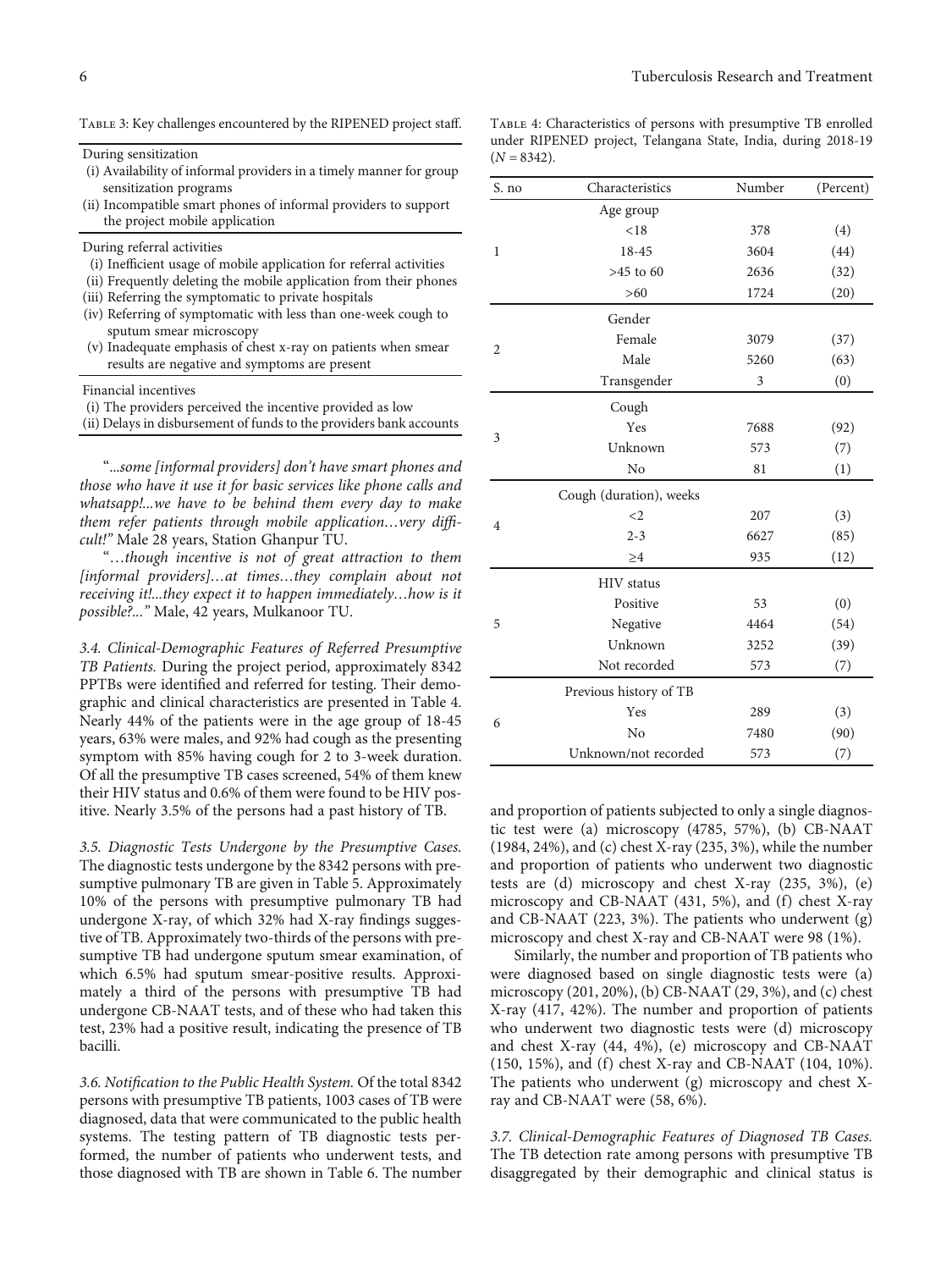| S. no          | Characteristics              | Number | (%)  |
|----------------|------------------------------|--------|------|
|                | Sputum microscopy            |        |      |
| $\mathbf{1}$   | Not done                     | 2793   | (33) |
|                | Done                         | 5549   | (67) |
|                | Microscopy results (if done) |        |      |
| $\overline{2}$ | Negative                     | 5186   | (93) |
|                | Positive                     | 363    | (7)  |
|                | Chest X-ray result           |        |      |
| 3              | Not done                     | 7551   | (90) |
|                | X-ray done                   | 791    | (10) |
|                | X-ray result (if done)       |        |      |
| $\overline{4}$ | Not suggestive of TB         | 537    | (68) |
|                | Suggestive of TB             | 254    | (32) |
|                | CB-NAAT test                 |        |      |
|                | CB-NAAT test not done        | 5606   | (67) |
|                | CB-NAAT test done            | 2736   | (33) |
| 5              | CB-NAAT result (if done)     |        |      |
|                | MTB not detected             | 2073   | (76) |
|                | CB-NAAT result not available | 33     | (1)  |
|                | MTB detected-RIF sensitive   | 512    | (19) |
|                | MTB detected-RIF resistant   | 115    | (4)  |

<span id="page-6-0"></span>Table 5: Results of different TB diagnostic tests of Presumptive TB patients enrolled under RIPENED project, Telangana State, India, during 2018-19 (*<sup>N</sup>* = 8342).

given in Table [7.](#page-7-0) Within different age groups, TB detection ranged from 10% in those aged less than 18 years to 15% in those aged 18-45 years. In males, 14% were detected with TB when compared to 9% among females. 13% of those who had a cough were diagnosed with TB. In those that were HIV positive, 32% were detected with TB when compared to 12% of those whose HIV status was unknown. The previous history of TB was detected among 33% of patients when compared to 12% among those without a past history of TB.

#### 4. Discussion

The study describes the process, challenges, outputs, and outcomes of a project that was aimed towards engaging the informal providers. Through this project, ~555 informal providers were engaged, and through them, 8342 PPTBs were identified and subjected to diagnostic tests, of which 1003 persons were diagnosed with TB and all the patients were initiated on treatment according to programme guidelines. Sputum smear microscopy was the major diagnostic test for TB case detection.

The study findings suggest that the majority of the informal health care providers are educated, have knowledge of TB management practices, and can be engaged in the detection of TB patients in the community. The major challenges faced by the project staff were motivating the rural practitioners to participate in the study, suboptimal mobile usage for referral services, and delayed financial incentives for the referred presumptive TB patients.

The study has the following programmatic implications. First, informal providers can be successfully engaged, and sustained efforts will result in increasing presumptive identification and promote early TB diagnosis, particularly improving TB care among the vulnerable groups. Despite being technically unqualified to provide health care services, they had been providing the basic services in their locality for many years; hence, the NTEP should seriously consider engaging the informal providers (through training, incentives) for early identification of PPTBs by building their capacity and to accept referrals to government health services for TB management. [\[2](#page-8-0), [14](#page-8-0), [17\]](#page-9-0). A similar finding was observed in a study conducted at Jharkhand by Project Axshya [\[18\]](#page-9-0)

Second, the informal providers were given nominal financial incentives under the project to encourage them to identify and refer PPTB for testing. We strongly believe that this incentive played a role in their engagement. Although there were instances of delayed disbursement of incentives for the providers under the project, it did not deter the identification and referral of PPTBs from the providers. The NTEP has provisions for providing incentives to the private health care providers for diagnosis of TB [\[12](#page-8-0)]. This should be extended for identification and referral of PPTBs as well.

Third, engagement of informal providers resulted in the identification of large numbers of PPTB, roughly constituting 7-8% of the TB patients detected in these TB Units [[19](#page-9-0)]. The yield in the absolute number of PPTBs and TB cases was higher than a similar project conducted in Odisha State of India [\[20\]](#page-9-0). In the absence of this project, the 8342 PPTBs identified under this project either would have not been subjected to TB diagnostic evaluation or would have been subjected to diagnostic evaluation at a later stage. This would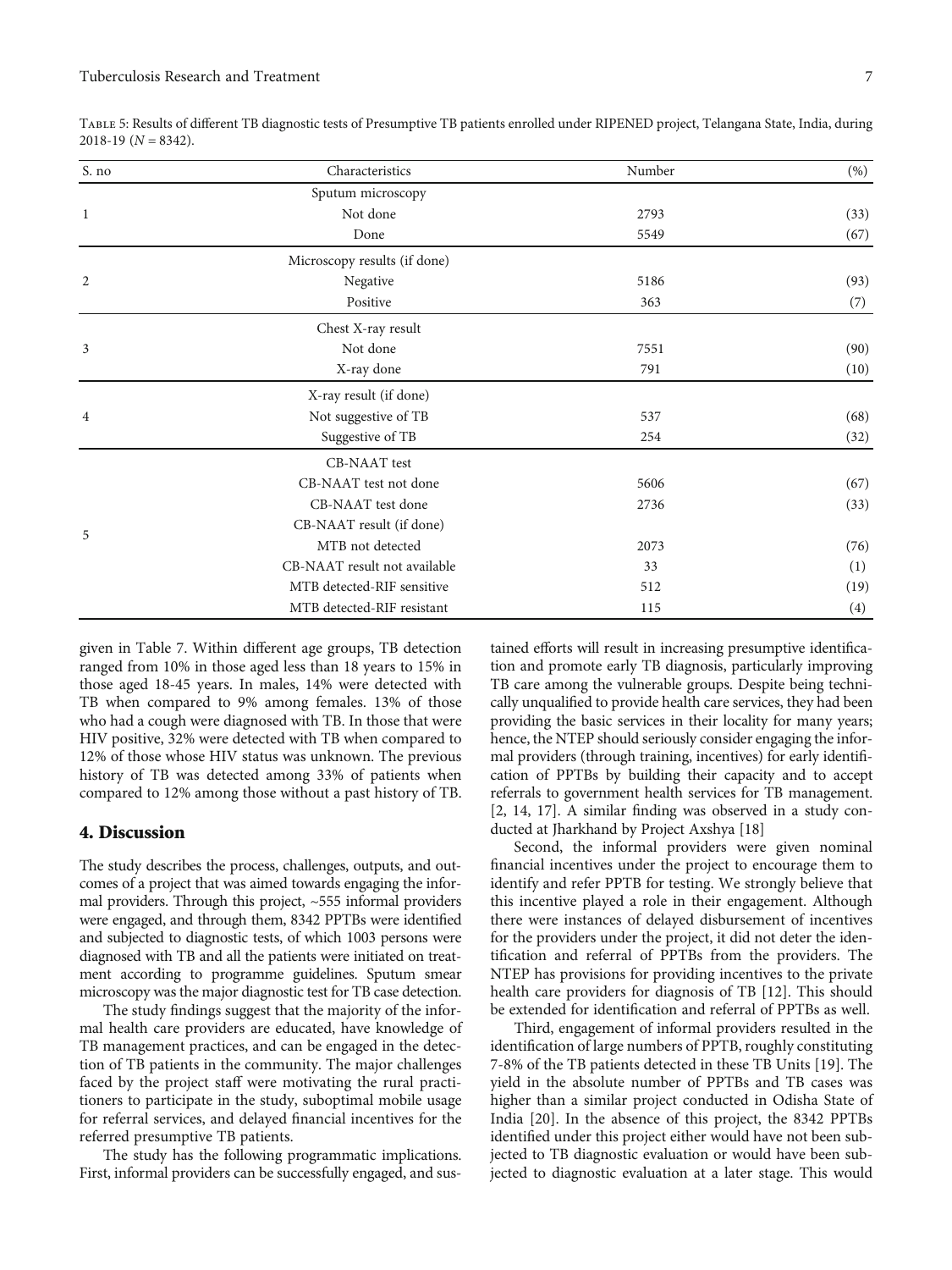| Testing patterns of TB diagnostic tests | Number of patients who underwent the test $(N = 8342)$<br>n(%) | Number diagnosed with TB<br>$(N = 1003)$<br>$n\left(\%\right)$ |
|-----------------------------------------|----------------------------------------------------------------|----------------------------------------------------------------|
| (a) Microscopy only                     | 4785 (57)                                                      | 201(20)                                                        |
| (b) Chest X-ray only                    | 235(3)                                                         | 29(3)                                                          |
| (c) CB-NAAT only                        | 1984 (24)                                                      | 417(42)                                                        |
| (d) Microscopy+chest X-ray only         | 235(3)                                                         | 44(4)                                                          |
| (e) Microscopy+CB-NAAT only             | 431(5)                                                         | 150(15)                                                        |
| $(f)$ Chest X-ray+CB-NAAT only          | 223(3)                                                         | 104(10)                                                        |
| (g) Microscopy+chest X-ray+CB-NAAT      | 98(1)                                                          | 58 (6)                                                         |
| (h) No tests done                       | 351(4)                                                         | 0(0)                                                           |

<span id="page-7-0"></span>Table 6: The testing patterns of TB diagnostic tests performed, number of patients who underwent tests and those diagnosed with TB under RIPENED project, Telangana State, India, during 2018-19 (*<sup>N</sup>* = 8342).

Table 7: Proportion of TB cases detected among different characteristics of presumptive TB patients under RIPENED project, Telangana State, India, during 2018-19 (*<sup>N</sup>* = 8342).

| S. no          | Characteristics         | Presumptive | TB               | (% ) |
|----------------|-------------------------|-------------|------------------|------|
|                |                         | TB patients | patients         |      |
|                | Age group               |             |                  |      |
|                | < 18                    | 378         | 38               | (10) |
| 1              | 18-45                   | 3604        | 499              | (15) |
|                | $>45$ to $60$           | 2636        | 306              | (13) |
|                | $>60$                   | 1724        | 160              | (12) |
|                | Gender                  |             |                  |      |
| $\overline{2}$ | Female                  | 3079        | 287              | (9)  |
|                | Male                    | 5260        | 716              | (14) |
|                | Transgender             | 3           | $\boldsymbol{0}$ | (0)  |
|                | Cough                   |             |                  |      |
|                | Yes                     | 7688        | 959              | (13) |
| 3              | Unknown                 | 573         | 32               | (6)  |
|                | No                      | 81          | 12               | (15) |
|                | Cough (duration), weeks |             |                  |      |
|                | $\leq$ 2                | 207         | 18               | (8)  |
| $\overline{4}$ | $2 - 3$                 | 6627        | 667              | (10) |
|                | $\geq 4$                | 935         | 266              | (28) |
|                | <b>HIV</b> status       |             |                  |      |
|                | Positive                | 53          | 17               | (32) |
| 5              | Negative                | 4464        | 586              | (13) |
|                | Unknown                 | 3252        | 368              | (11) |
|                | Not recorded            | 573         | 32               | (6)  |
|                | Previous history of TB  |             |                  |      |
| 6              | Yes                     | 289         | 94               | (33) |
|                | No                      | 7480        | 877              | (2)  |
|                | Unknown/not<br>recorded | 573         | 32               | (6)  |

have resulted in missed diagnosis or delayed diagnosis [[21](#page-9-0)]. This would have increased the morbidity, mortality among these individuals, and the transmission of TB in the community, which was perhaps mitigated by the implementation of this project [\[20\]](#page-9-0).

Fourth, based on anecdotal information obtained by the project's field coordinators, we feel that 8342 persons with TB symptoms identified under the project do not represent all cases of presumptive TB, and therefore, the number of persons with TB symptoms identified under this project is a gross underestimate of the actual number of presumptive TB patients seeking care from them. In our project, we tried to enhance the identification of presumptive TB patients by interacting with the informal providers at regular intervals through field coordinators and also provided a token financial incentive for identification and referral of presumptive TB cases through mobile application. But it appeared to be insufficient, and several other steps may have to be undertaken to enhance the completeness of referrals by informal health care providers, probably because the field coordinators felt that the informal providers still weighed the economic condition of the PPTBs and referred them to private health care facilities that perhaps gave them higher kick-backs. Lesser technical skills of informal providers to elicit proper history and to identify atypical presentations of PPTB [[22](#page-9-0)] are a limitation. Identifying other strategies is an area for future operational research.

Fifth, there were several gaps in diagnostic tests undergone by PPTBs enrolled under the project, especially with respect to X-ray testing, sputum smear microscopy, and CB-NAAT testing. The reasons for these gaps appear to be nonavailability of these tests at the local level and difficulties in accessing these tests at the site of their availability. The project tried to mitigate these problems by establishing sputum collection and transportation systems (for sputum smear microscopy and CB-NAAT tests), identifying X-ray facilities, and linking patients to these facilities. Despite these measures, the gaps remained.

Sixth, the TB detection rate was 12% among all the presumptive TB patients enrolled in this project. This is comparable to the TB positivity under the NTEP [\[19\]](#page-9-0). Though this is a significant proportion, we feel that it is an underestimate, given that all persons with presumptive TB did not undergo a full diagnostic evaluation as per the NTEP diagnostic algorithm. Therefore, the true magnitude of TB cases among these PPTB is unknown. Also, as expected, the TB detection rates were higher in certain high-risk groups (persons who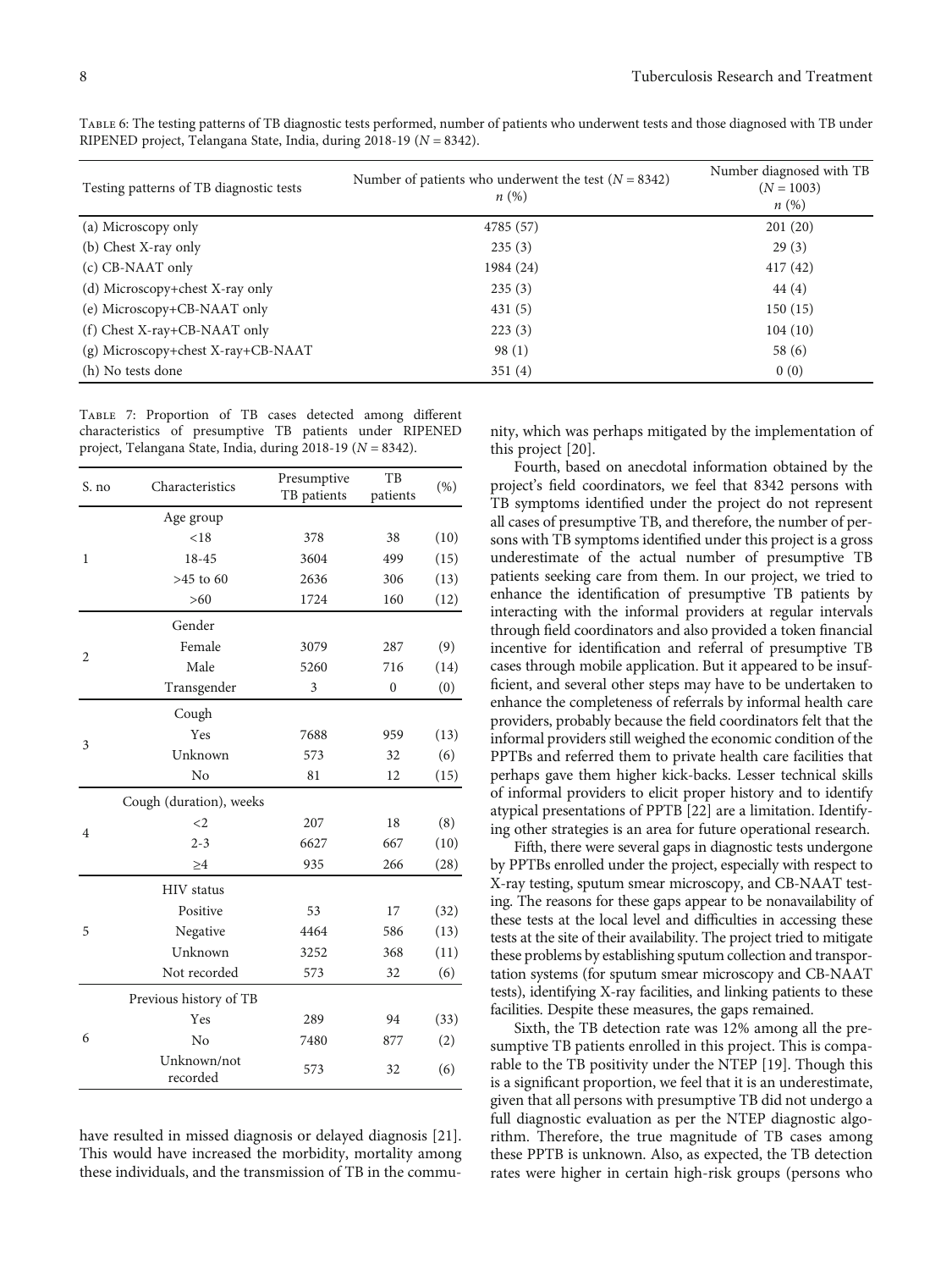<span id="page-8-0"></span>were HIV positive, persons with a past history of TB, and those who had a cough of longer duration) as shown in Table [7](#page-7-0).

Lastly, anecdotal evidence suggests that there is a lack of trust in the public health system, preference for treatment under the care of private health care providers (despite incurring out-of-pocket expenditure), and the fear that accessing treatment from the public health facilities may affect the confidentiality of the disease similar to what has been reported in other studies [8, 9]. More work needs to be done for addressing these concerns and to help patients access treatment from public health facilities.

The major strength of study is that it was conducted under programmatic settings and reflects reality in the field. The major limitation of this study is the fact that the referral of TB cases by the informal care providers was incentivized and the sustainability of the referrals after the project period is unknown.

To conclude, this project demonstrated that engaging informal health care providers is feasible. Keeping informal providers updated about availability and accessibility of TB services in their areas is of paramount importance, and having robust mechanisms to monitor informal providers will lead to better TB case detection. However, this study also showed that there are several challenges that need to be addressed; the most prominent ones are ensuring completeness in the identification of persons with presumptive TB; ensuring that all persons with presumptive TB undergo complete diagnostic tests as per the NTEP's algorithm; and finally ensuring that all TB patients are treated under the public health system.

#### Data Availability

The data used to support the findings of this study are available from the corresponding author upon request and permission from TB Alert, India.

## Conflicts of Interest

We declare no conflict of interest.

# Authors' Contributions

SK,SS, SBN, VP, and RD are responsible for the conception of the study. SK, SS and SBN drafted the study protocol. SK, SS, SBN, VP, and RD performed the data collection. SS, SBN, and SK did the data analysis and interpretation. SS, SBN, and SK prepared and finalized the manuscript. SS, SBN, SK, VP, RD, AK, RJ, and VK approved the final manuscript. SBN, SK and SS addressed the reviewers' comments.

# Acknowledgments

We would like to acknowledge all the informal providers and patients who were part of this project. We would like to thank all the NTEP programme managers and staff at the state and the districts for their coordination and support. We appreciate the efforts of RIPENED project staff for their dedication and commitment for the implementation of the project.

#### References

- [1] World Health Organization, Global Tuberculosis Report, World Health Organization, Switzerland, 2019.
- [2] Central TB Division, "National Strategic Plan for Tuberculosis Elimination 2017-2025," in Directorate General of Health Services, Ministry of Health and Family Welfare, Government of India, New Delhi, 2017.
- [3] World Health Organisation, The End TB Strategy, WHO, Geneva, Switzerland, 2015.
- [4] S. Deo, P. Jindal, D. Gupta et al., "What would it cost to scaleup private sector engagement efforts for tuberculosis care? Evidence from three pilot programs in India," PLOS ONE, vol. 14, no. 6, p. e0214928, 2019.
- [5] M. Sudhinaraset, M. Ingram, H. K. Lofthouse, and D. Montagu, "What is the role of informal healthcare providers in developing countries? A systematic review," PLoS ONE, vol. 8, no. 2, p. e54978, 2013.
- [6] M. Gautham, K. M. Shyamprasad, R. Singh, A. Zachariah, R. Singh, and G. Bloom, "Informal rural healthcare providers in North and South India," Health Policy and Planning., vol. 29, suppl 1, pp. i20–i29, 2014.
- [7] S. K. Kapoor, A. V. Raman, K. S. Sachdeva, and S. Satyanarayana, "How Did the TB Patients Reach DOTS Services in Delhi? A Study of Patient Treatment Seeking Behavior," PLoS ONE, vol. 7, no. 8, article e42458, 2012.
- [8] N. Mistry, S. Rangan, Y. Dholakia, E. Lobo, S. Shah, and A. Patil, "Durations and Delays in Care Seeking, Diagnosis and Treatment Initiation in Uncomplicated Pulmonary Tuberculosis Patients in Mumbai, India," PLOS ONE, vol. 11, no. 3, p. e0152287, 2016.
- [9] N. Mistry, E. Lobo, S. Shah, S. Rangan, and Y. Dholakia, "Pulmonary tuberculosis in Patna, India: durations, delays, and health care seeking behaviour among patients identified through household surveys," Journal of epidemiology and global health., vol. 7, no. 4, pp. 241–248, 2017.
- [10] J. Das, A. Holla, V. Das, M. Mohanan, D. Tabak, and B. Chan, "In urban and rural India, a standardized patient study showed low levels of provider training and huge quality gaps," Health Affairs., vol. 31, no. 12, pp. 2774–2784, 2012.
- [11] T. Anand, R. Babu, A. G. Jacob, K. Sagili, and S. S. Chadha, "Enhancing the role of private practitioners in tuberculosis prevention and care activities in India," Lung India, vol. 34, no. 6, p. 538, 2017.
- [12] Central TB Division M, Guidance Document on Partnerships, Central TB Division, Ministry of Health and Family Welfare, Government of India, New Delhi, 2019.
- [13] G. Bloom, B. Kanjilal, and D. H. Peters, "Regulating health care markets in China and India," Health Affairs., vol. 27, no. 4, pp. 952–963, 2008.
- [14] B. Kaboru, M. Uplekar, and K. Lönnroth, "Engaging informal providers in TB control: what is the potential in the implementation of the WHO stop TB strategy? A discussion paper," World Health & Population, vol. 12, no. 4, pp. 5-13, 2011.
- [15] P. K. Dewan, S. S. Lal, K. Lonnroth et al., "Improving tuberculosis control through public-private collaboration in India: literature review," BMJ, vol. 332, no. 7541, pp. 574–578, 2006.
- [16] T. B. Stop, "Partnership TB REACH Wave 6," June 2020, [http://www.stoptb.org/assets/documents/global/awards/](http://www.stoptb.org/assets/documents/global/awards/tbreach/Wave%206%20Selected%20Projects.pdf) [tbreach/Wave%206%20Selected%20Projects.pdf.](http://www.stoptb.org/assets/documents/global/awards/tbreach/Wave%206%20Selected%20Projects.pdf)